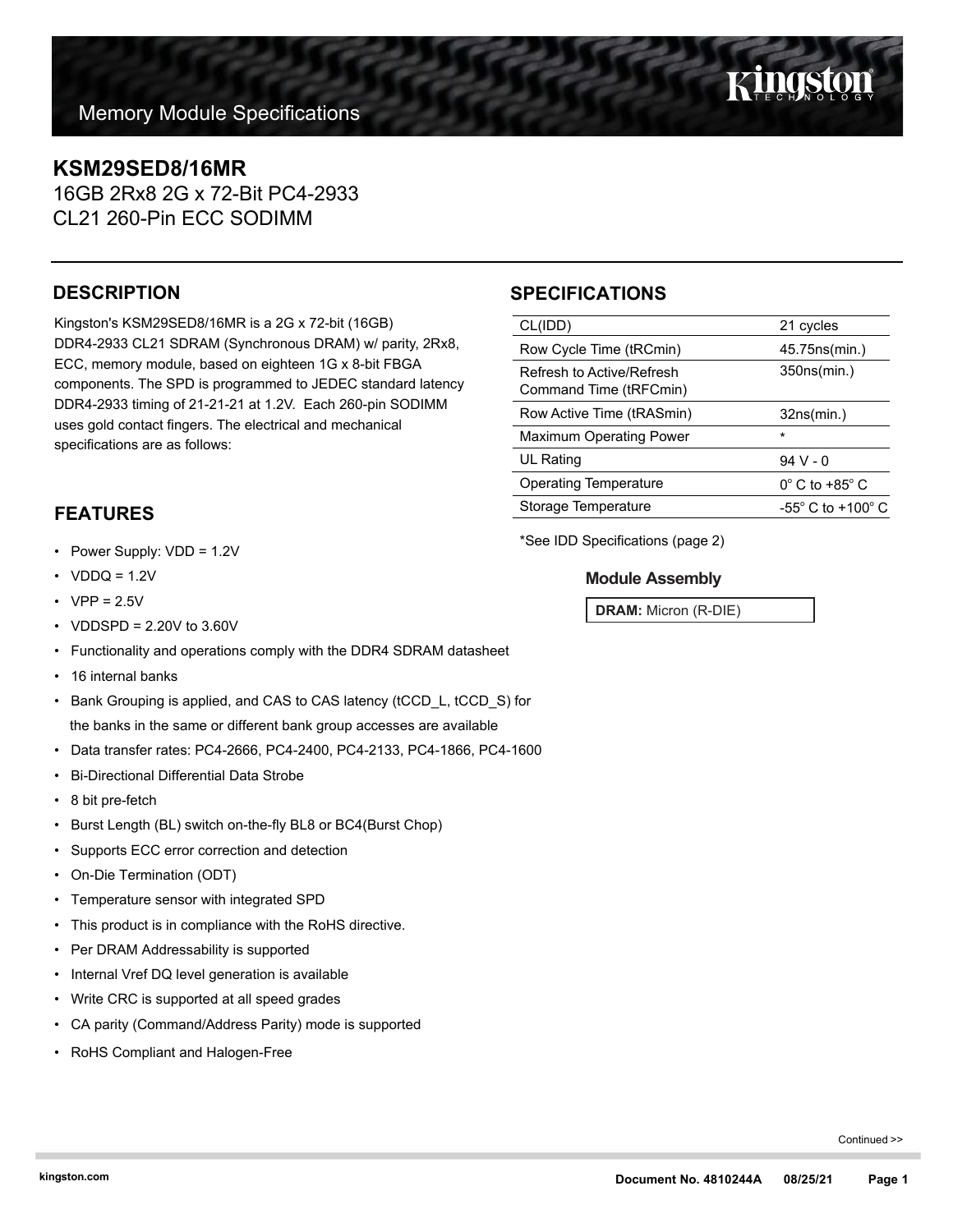# **IDD Specifications**

| Symbol                   | 2933 | Units |
|--------------------------|------|-------|
| <b>I</b> <sub>DD0</sub>  | 756  | mA    |
| I <sub>PP0</sub>         | 54   | mA    |
| $I_{DD1}$                | 819  | mA    |
| <b>I</b> <sub>DD2N</sub> | 666  | mA    |
| <b>I</b> DD2NT           | 693  | mA    |
| <b>I</b> DD2P            | 540  | mA    |
| <b>I</b> <sub>DD2Q</sub> | 612  | mA    |
| <b>I</b> <sub>DD3N</sub> | 738  | mA    |
| <b>I</b> PP3N            | 54   | mA    |
| <b>I</b> DD3P            | 576  | mA    |
| <b>I</b> <sub>DD4R</sub> | 1359 | mA    |
| <b>I</b> <sub>DD4W</sub> | 1224 | mA    |
| <b>I</b> <sub>DD5R</sub> | 756  | mA    |
| I <sub>PP5R</sub>        | 63   | mA    |
| <b>I</b> <sub>DD6N</sub> | 576  | mA    |
| <b>I</b> <sub>DD6E</sub> | 936  | mA    |
| <b>I</b> <sub>DD6R</sub> | 342  | mA    |
| <b>I</b> <sub>DD6A</sub> | 144  | mA    |
| <b>I</b> <sub>DD6A</sub> | 342  | mA    |
| I <sub>DD6A</sub>        | 522  | mA    |
| $I_{DD6A}$               | 936  | mA    |
| $I_{PP6X}$               | 90   | mA    |
| l <sub>DD7</sub>         | 1692 | mA    |
| l <sub>PP7</sub>         | 144  | mA    |
| $I_{\text{DD8}}$         | 432  | mA    |